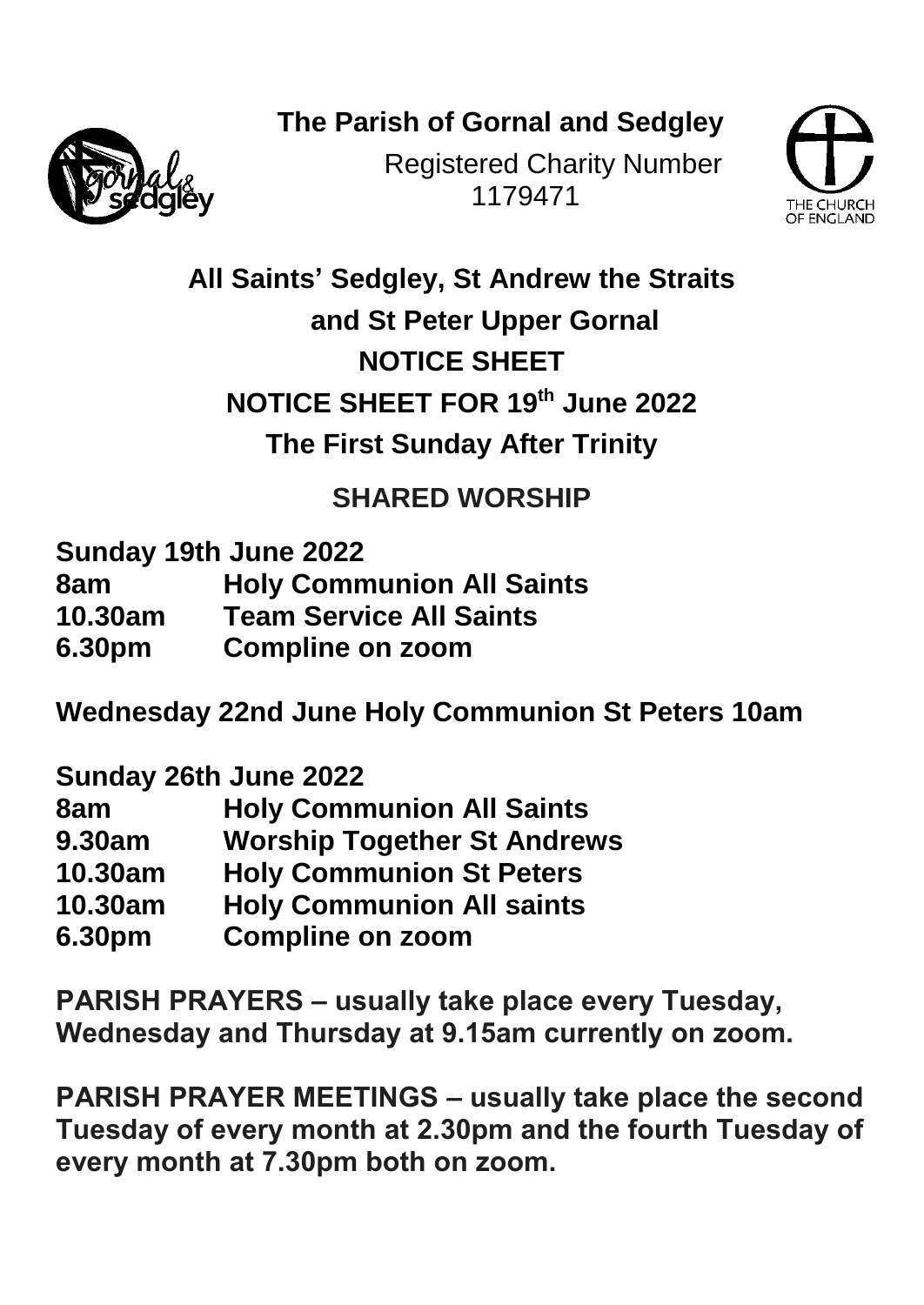Dear friends,

as you will now be aware we will be trialling a new service pattern for the parish from  $1<sup>st</sup>$  July, in the light of now only having one priest. I appreciate that this change will be difficult for many in the parish, particularly for St Peters and All Saints, where there have always been weekly services and 10:30 and 8:00. If there are any concerns or comments regarding this significant change, please speak to Rev Catherine or Archdeacon Nikki. Thank you for all your prayers and support at this challenging time. If you would like a copy of the Financial report, please contact Gail in the office. Also, please see new parish service pattern on separate sheet provided. With Blessings Rev Catherine.

**100TH BIRTHDAY –** Len Millard will be 100 years old on the 23rd June. Lens family are holding a **SURPRISE** party for family and friends in our church hall, but would love for church member's from across the parish to pop in for tea and cakes to celebrate such a special birthday. The dedication that Len has given to All Saints over so many years is immeasurable. Len would have celebrated his 30th birthday the year Queen Elizabeth succeeded to the throne. The celebration is in All Saints church hall between 3pm and 6pm on Saturday 25<sup>th</sup> June, and a presentation taking place at 4pm, you are all most welcome.

**REELING IN THE YEARS –** An afternoon film club showing films from days gone by for the elderly and their carers at All Saints Church Hall. First showing Thursday 15<sup>th</sup> September at 2pm, refreshments available and an opportunity to socialise. If you would like to volunteer to help on this day or would be interested in coming along for the film, please contact Gail on 01902 540289. Thank you.

**LADIES SOCIETY -** our next meeting will be on the 4<sup>th</sup> July and our speaker will be Anne Clarke. The talk will be entitled Water,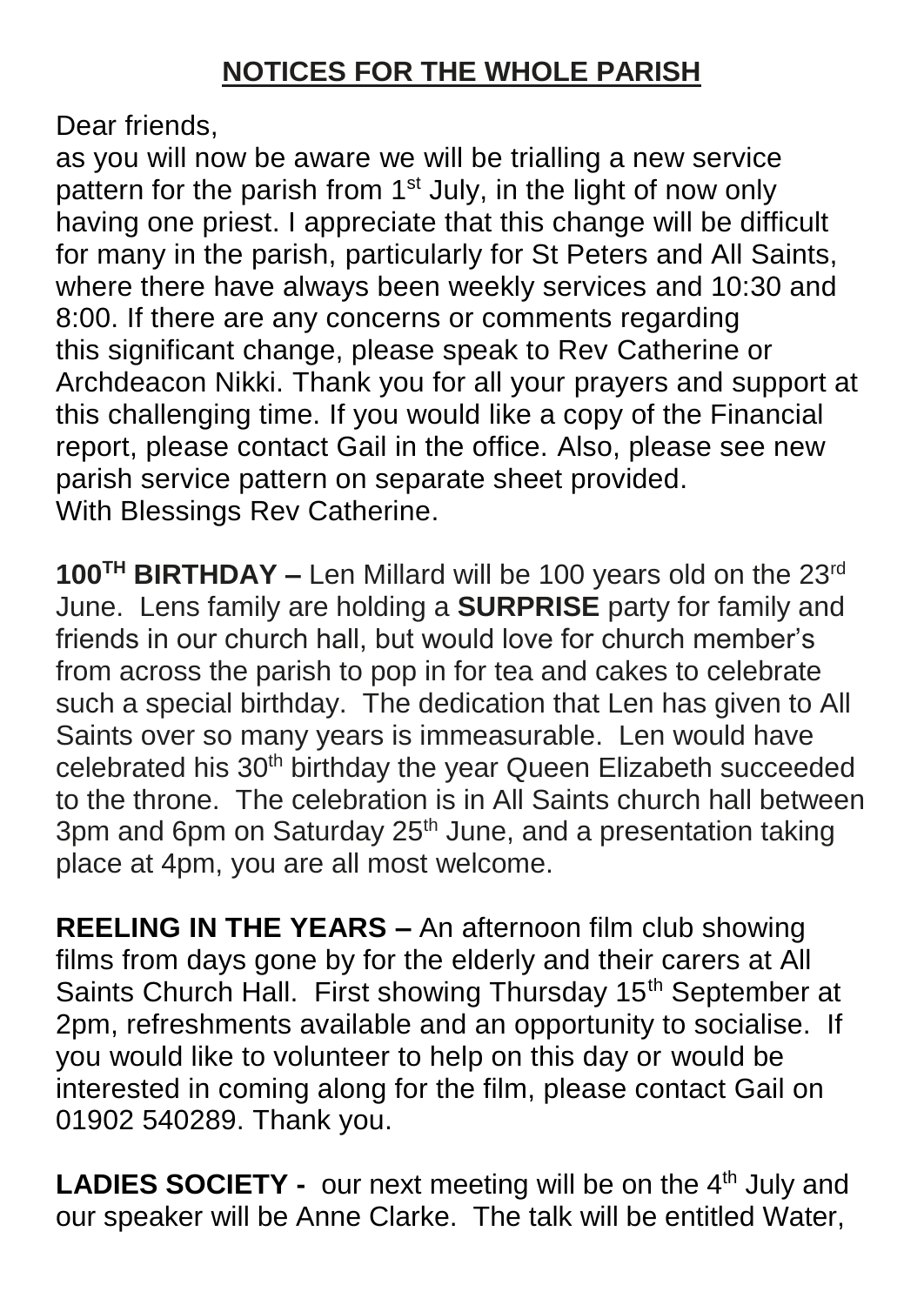Water everywhere and we will be taking donations for Water Aid. Many thanks to you all and hope to see you then.

## **ANNOUNCEMENT OF CURACY: CLAIRE COX**

I know it has been a joy to see the growth in Claire as she has been discerning in our parish over the last 10 years. She will complete 3 years of studies at The Queen's Foundation for Ecumenical Theological Education in Summer 2023. We can now confirm that Claire has been invited to serve her curacy at St Mary's in Oldswinford following her ordination to Deacon on July 2nd 2023 in Worcester. Claire and her family hope to begin the house move from The Straits into the Curate house in Oldswinford from May 2023. Of course we will continue to see Claire and her family over the next 11 months but we know for sure that we will miss them all. Please join me in congratulating Claire, and please pray for Claire and her family for their onward journey.

**JUNIOR CHURCH -** Junior Church has been meeting in the hall since September and our annual prize-giving service will be in church at the 10.30 am service on Sunday 26<sup>th</sup> June. Six children will receive prizes and it would be really nice if people would attend this service to give the children encouragement. Please try to come if you can. Thank you. Barbara Price

**ALICE IRENE HOLT – FUNERAL -** The family wish to announce the death of Alice Irene Holt on 30<sup>th</sup> May 2022 aged 100 years. Alice was a member of All Saints Church and until recently resided in Sandyfields Road, Sedgley. The funeral will take place at Gornalwood Crematorium on 23rd June 2022 at 12.20 pm. Anyone who remembers Alice is welcome to attend.

**IRIS SMITH – FUNERAL -** The Funeral of the late Iris Smith, a member of St Andrews Church, will be on Wednesday 13th July at 1:30 St Andrews Church. Iris will be received into Church on Tuesday 12th July 4:30. Please keep Iris' family and friends in your prayers at this time.